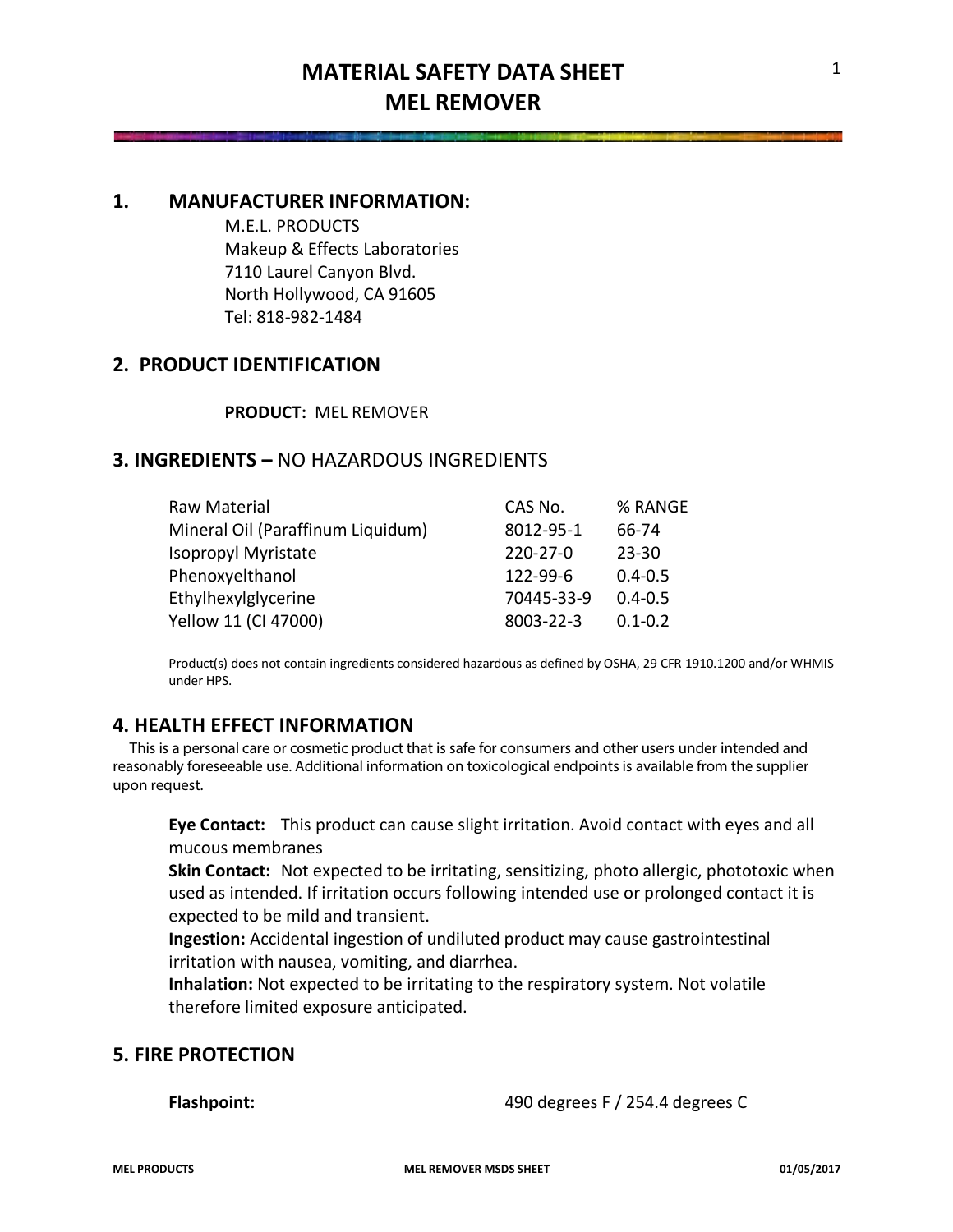# **MATERIAL SAFETY DATA SHEET MEL REMOVER**

**Unusual fire and Explosive Conditions:** n/a

**Extinguishing Media :** Dry chemical, foam, carbon dioxide, water

### **6. PHYSICAL PROPERTIES**

**Boiling Point:** 709 Deg F / 376.1 Deg C **Melting Point:**n/a **Appearance:** Light Yellow liquid **Odor:** no discernable odor **Vapor Pressure:** 17mm Hg@20 degrees C/68 deg. F. **Solubility:** Insoluble in water

# **7. PERSONAL HEALATH PROTECTION**

**Eye Contact:** Eye protection is not required under normal use. If material is handled such that it could be splashed into eyes, wear plastic face shield or safety goggles. **Skin Protection:** None **Respiratory Protection:** None normally required

### **8. EMERGENCY AND FIRST AID PROCEDURES**

**Eye Contact:** Flush eyes immediately with plenty of water for at least 15 minutes. Consult a physician if irritation persist. **Inhalation:** Remove to fresh air **Ingestion:** If ingestion occurs give 2 glasses of water to drink. Consult a physician.

## **9. ENVIRONMENTAL PRECAUTIONS**

In case of spill or release: Mop or wipe up before drying with paper towels and place in Proper waste container. Watch your step, be careful not to slip.

#### **10. WASTE DISPOSAL**

All disposables must comply with Local, State, and Federal Regulations.

#### **11. TOXICOLOGICAL INFORMATION**

This finished product is safe for consumers and other users under intended and reasonably foreseeable use. Additional information on toxicological endpoints is available from the supplier upon request.